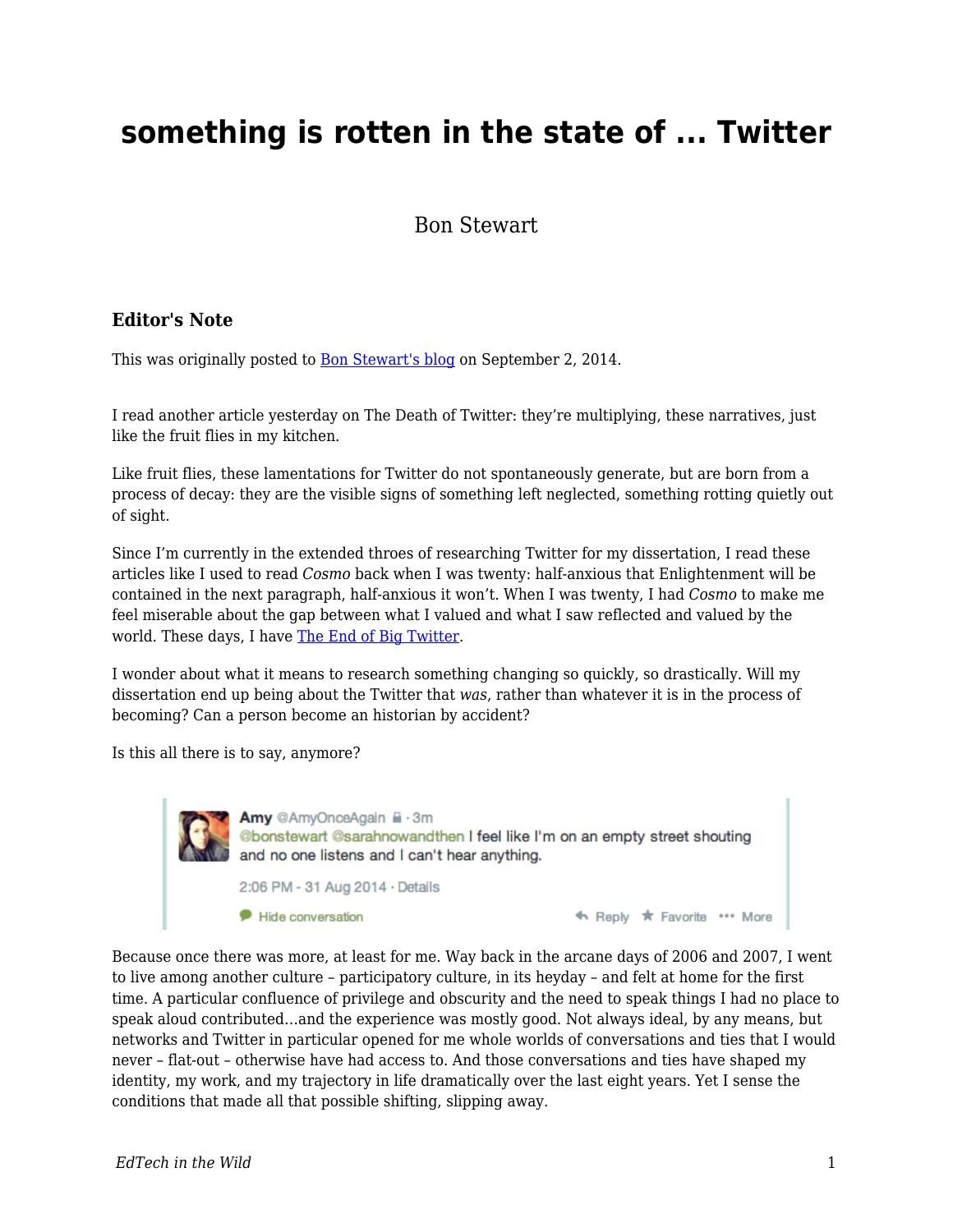I do not know what comes next, at this strange intersection. This post is My Own Private Fruitfly: its lifespan short and humid. It may be dead or obsolete in fifty days. But it is what I see, here and now, on the heels of a sweltering and disturbing August. \*\*\*

### **"The Death of Twitter" is Not About Twitter**

I'm no great fan of their [recent platform changes](http://www.theatlantic.com/technology/archive/2014/08/twitter-starts-to-change-the-central-logic-of-its-service/378650/) and even less of the likelihood that they're about to make what I see in my feed far more algorithmically-determined, a la Facebook. But I don't think a new platform will arise to save what's getting lost and lamented about Twitter. The issue all the articles point to is about Twitter As We Knew It (TM) as a representation of an era, a kind of practice. At the core, it is about the ebbing away of networked communications and participatory culture – or at least, first-generation participatory culture as I knew it, as [Jenkins](https://mitpress.mit.edu/sites/default/files/titles/free_download/9780262513623_Confronting_the_Challenges.pdf) is perhaps best-known for describing it.

It is also about the concurrent rise of what I \*hope\* is peak Attention Economy.

(Of course, the founding premise of the Attention Economy is there's no such thing as too much Attention Economy, so yeh, I'm probably wrong on the peak front .)

#### **Consolidation of the Status Quo**

Some of this is overt hostile takeover – a trifecta of monetization and algorithmic thinking and status quo interests like big brands and big institutions and big privilege pecking away at participatory practices since at least 2008.

…*Oh, you formed a little unicorn world where you can communicate at scale outside the broadcast media model? Let us sponsor that for you, sisters and brothers. Let us draw you from your domains of your own to mass platforms where networking will, for awhile, come fully into flower while all the while Venture Capital logics tweak and incentivize and boil you slowly in the bosom of your networked connections until you wake up and realize that the way you talk to half the people you talk to doesn't encourage talking so much as broadcasting anymore.* Yeh. Oh hey, \*that\* went well.

And in academia, with Twitter finally on the radar of major institutions, and universities issuing social media policies and playing damage control over faculty tweets with [the Salaita firing](http://coreyrobin.com/2014/08/31/salaita-by-the-numbers-5-cancelled-lectures-3-votes-of-no-confidence-3849-boycotters-and-1-nyt-article/) and even more recent, deeply disturbing rumours of institutional interventions in employee's lives, this takeover threatens to choke a messy but powerful set of scholarly practices and approaches it never really got around to understanding. The threat of being summarily acted upon by the academy as a consequence of tweets – always present, frankly, particularly for untenured and more vulnerable members of the academic community – now hangs visibly over all heads…even while the medium is still scorned as scholarship by many.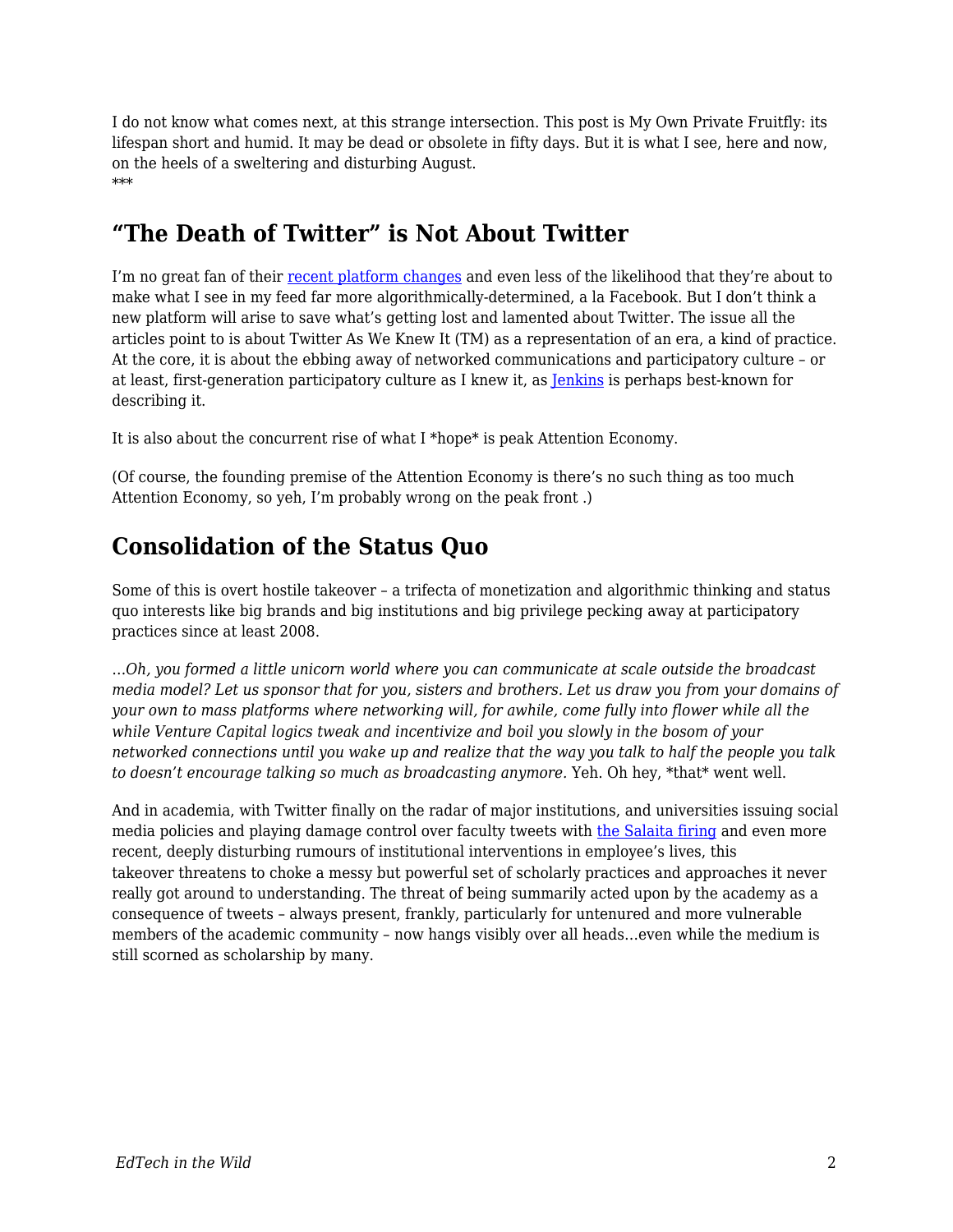(\*c) Bonnie Stewart @bonstewart · Aug 7

academia, this whole "Twitter counts enough to get you fired but not hired" mindset is why we can't have nice things.

 $\left\langle \cdot,\cdot\right\rangle$  $134$  $+118$ 

## **You're Doing It Wrong**

But there's more. The sense of participatory collective – always fraught – has waned as more and more subcultures are crammed and collapsed into a common, traceable, searchable medium. We hang over *each other's* heads, more and more heavily, self-appointed swords of Damocles waiting with baited breath to strike. Participation is built on a set of practices that network consumption AND production of media together…so that audiences and producers shift roles and come to share contexts, to an extent. Sure, the whole thing can be gamed by the public and participatory sharing of sensationalism and scandal and sympathy and all the other things that drive eyeballs.

But where there are shared contexts, the big nodes and the smaller nodes are – ideally – still people to each other, with longterm, sustained exposure and impressions formed. In this sense, drawing on Walter Ong's work on the distinctions between oral and literate cultures, [Liliana Bounegru has](http://lilianabounegru.org/2009/11/20/secondary-orality-in-microblogging/) [claimed that Twitter is a hybrid](http://lilianabounegru.org/2009/11/20/secondary-orality-in-microblogging/): orality is performative and participatory and often repetitive, premised on memory and agonistic struggle and the acceptance of many things happening at once, which sounds like Twitter As We Knew It (TM), while textuality enables subjective and objective stances, transcending of time and space, and collaborative, archivable, analytical knowledge, among other things.

[Thomas Pettitt](http://web.mit.edu/comm-forum/forums/gutenberg_parenthesis.html) even calls the era of pre-digital print literacy "The Gutenberg Parenthesis;" an anomaly of history that will be superceded by secondary orality via digital media.

Um…we may want to rethink signing up for that rodeo. Because lately secondary orality via digital media seems like a pretty nasty, reactive state of being, a collective hiss of "you're doing it wrong." Tweets are taken up as magnum opi to be leapt upon and eviscerated, not only by ideological opponents or threatened employers but by in-network peers…because the Attention Economy rewards those behaviours. Oh hai, print literacies and related vested interests back in ascendency, creating a competitive, zero-sum arena for interaction. Such fun!

**(\*\*) Bonnie Stewart** @bonstewart · 9h

the problem with 2014 Twitter, short version: being constantly on guard against saying the wrong thing leaves not much left to say.

174  $+13$  $0.0.0$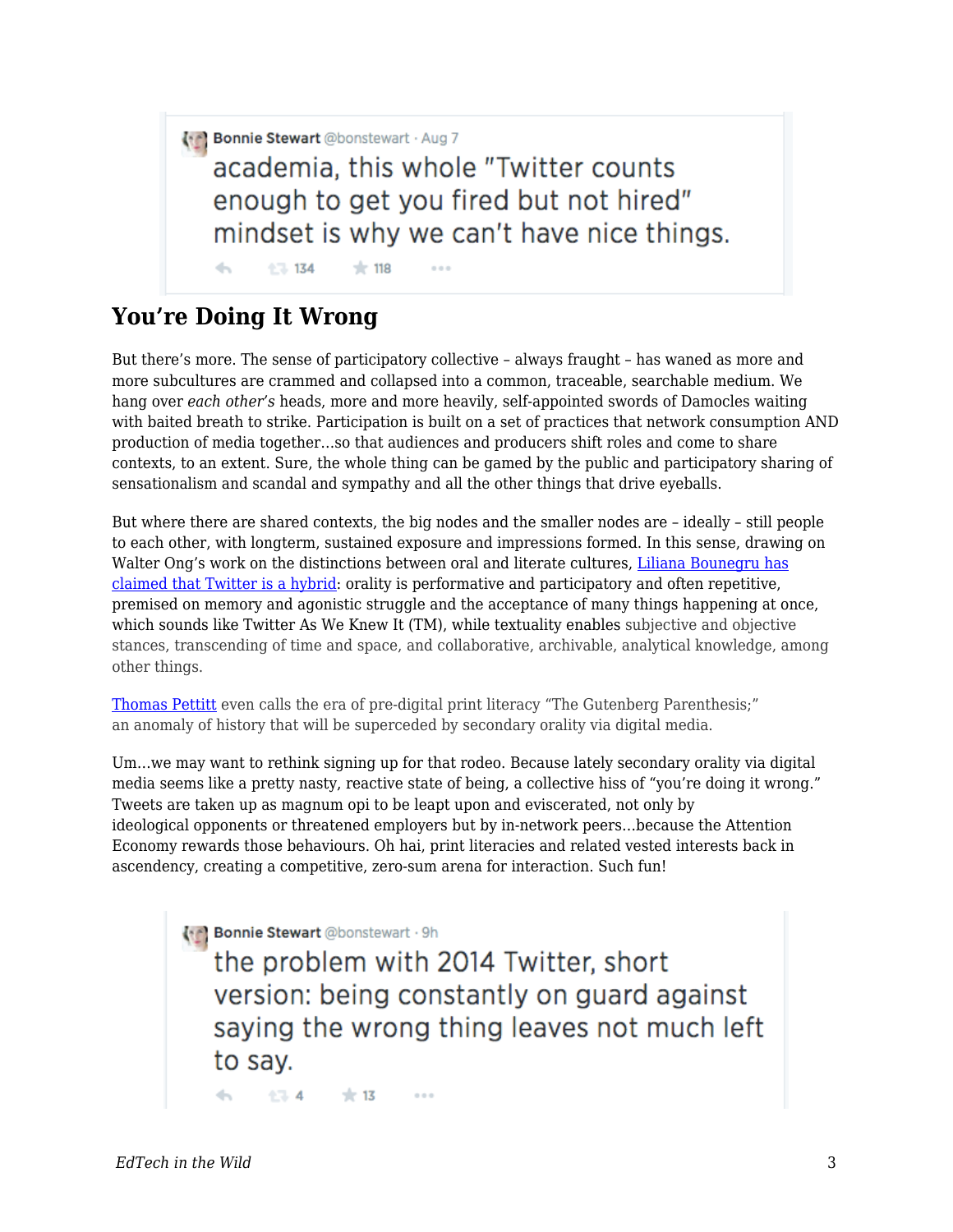Which is not to say there's no place for "you're doing it wrong." Twitter, dead or no, is still a powerful and as yet unsurpassed platform for raising issues and calling out uncomfortable truths, as shown in its [amplification of the #Ferguson protests to media visibility](https://medium.com/message/ferguson-is-also-a-net-neutrality-issue-6d2f3db51eb0) (in a way [Facebook absolutely failed to](http://www.cbc.ca/news/technology/michael-brown-s-shooting-in-ferguson-lost-on-social-media-1.2740014) [do](http://www.cbc.ca/news/technology/michael-brown-s-shooting-in-ferguson-lost-on-social-media-1.2740014) thanks to the aforementioned algorithmic filters). Twitter is, as my research continues to show, [a](http://theory.cribchronicles.com/2014/07/22/academic-influence-on-twitter-the-findings/) [path to voice](http://theory.cribchronicles.com/2014/07/22/academic-influence-on-twitter-the-findings/). At the same time, Twitter is also a free soapbox for all kinds of shitty and hateful statements that minimize or reinforce marginalization, as any woman or person of colour who's dared to speak openly about the raw deal of power relations in society will likely attest. And calls for civility will do nothing except reinforce a respectability politics of victim-blaming within networks. This intractable contradiction is where we are, as a global neoliberal society: Twitter just makes it particularly painfully visible, at times.

# **Impossible Identities**

Because there is no way to win. The rot we're seeing in Twitter is the rot of participatory media devolved into competitive spheres where the collective "we" treats conversational contributions as fixed print-like identity claims. As Emily Gordon notes, musing about [contemporary Twitter as a](http://emilyvgordon.tumblr.com/post/96097636920/twitter) [misery vaccuum](http://emilyvgordon.tumblr.com/post/96097636920/twitter), the platform brings into collision people who would probably never otherwise end up in the same public space. Ever. And that can be amazing, when there are processes by which people are scaffolded into shared contexts. Or just absolutely exhausting. We don't know how to deal with collapsed publics, full stop. We don't know how to talk across our differences. So participatory media becomes a cacophonic sermon of shame and judgement and calling each other out, to the point where no identity is pure enough to escape the smug and pointless carnage of petty collective reproach.

> Retweeted by James Schirmer Calm Tomb @CalmTomb · 7h Don't keep nudes on your computer. Don't have a computer. Pay your bills with coins. Communicate using birds. Shun modernity. Buy a farm. <h Reply <sup>+</sup> + Retweet + Favorite ... More Expand

Somewhere, [Donna Haraway](http://www.egs.edu/faculty/donna-haraway/articles/donna-haraway-a-cyborg-manifesto/) and her [partial, ironic, hybrid cyborg](http://theory.cribchronicles.com/2011/02/18/the-branded-cyborg-manifesto-identity-in-the-public-domain/) weep, I think.

This doesn't mean I'm leaving Twitter. I'm not leaving Twitter. If this post is a fruit fly signalling rot, it is likewise the testament of a life dependent on the decaying platform for its sustenance. The fruit is still sweet, around the rotten bits. And there is no other fruit in the basket that will do so well. \*\*\*

*Perhaps it is not rot. Some would call it inevitable, part of the cycle of change and enclosure that seems to mark the emergence of all new forms of working and thinking together. I'm not so sure: that still smells to me like high modernity. Either way, I will miss Twitter As We Knew It (TM)…but I wonder: what am I not seeing yet? What paths of subversion, connection, hybridity are still open?*

*I'm over by the fruit bowl, listening.*